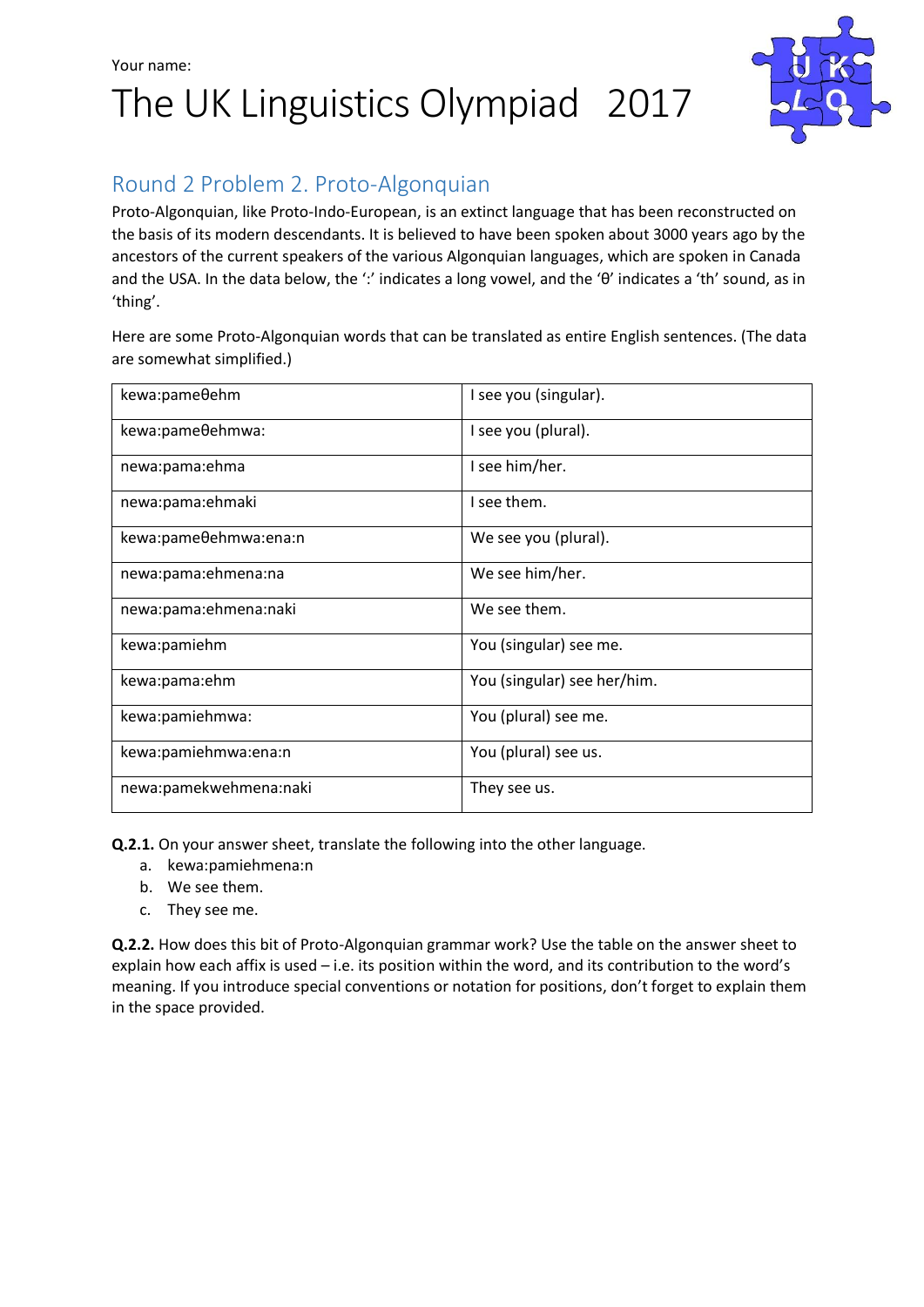# Your name: The UK Linguistics Olympiad 2017



### **Problem 2.2 Proto-Algonquian (answer sheet)**

| 2.1. a.           |  |
|-------------------|--|
| kewa:pamiehmena:n |  |
| b. We see them.   |  |
| c. They see me.   |  |

#### **2.2.**

| affix | position | meaning |
|-------|----------|---------|
|       |          |         |
|       |          |         |
|       |          |         |
|       |          |         |
|       |          |         |
|       |          |         |
|       |          |         |
|       |          |         |
|       |          |         |
|       |          |         |
|       |          |         |
|       |          |         |

**Explanation of the conventions you use in this table:**